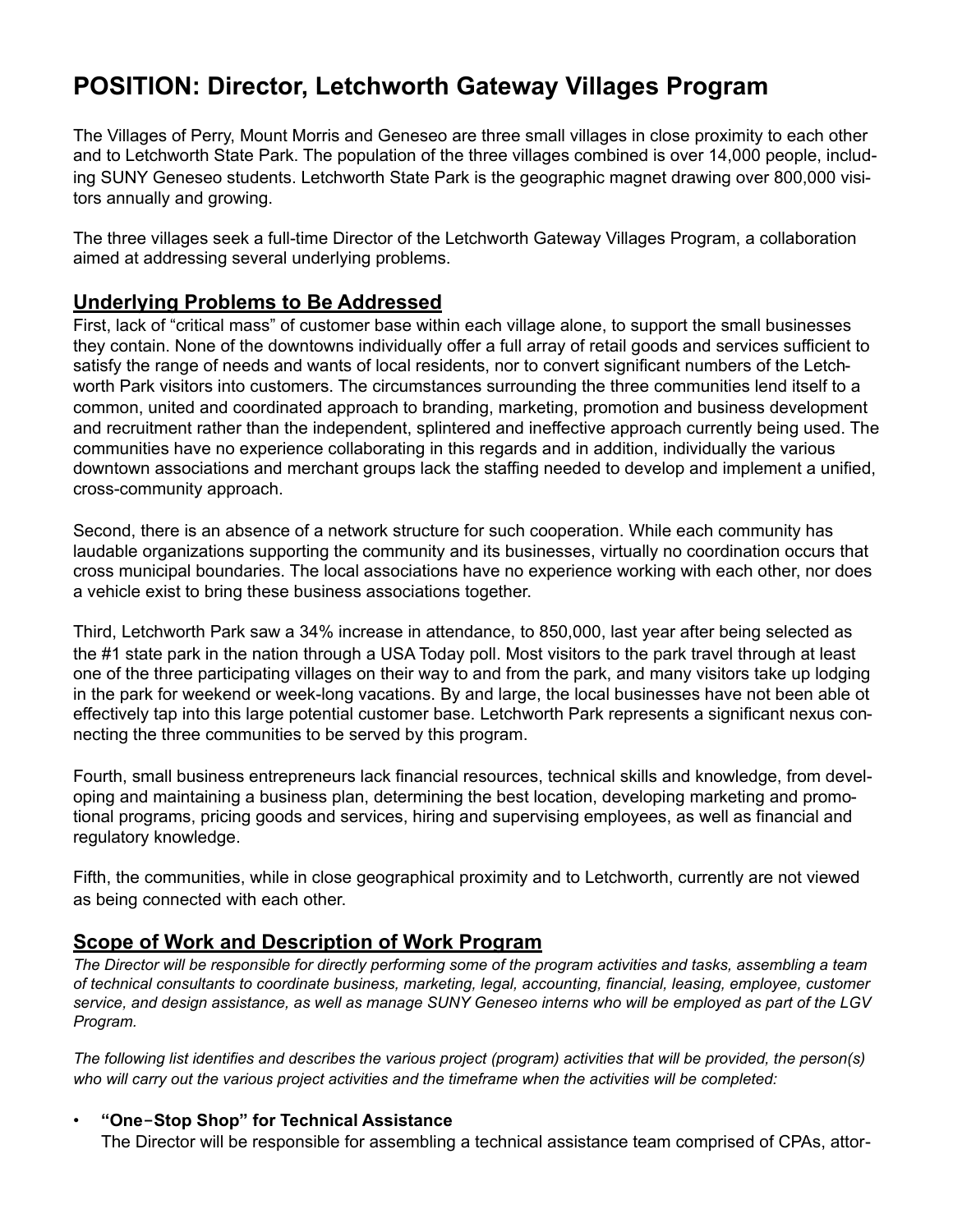neys, marketing persons, and building maintenance persons who will provide technical assistance. The technical assistance team will actually provide the direct technical assistance to businesses and entrepreneurs using two (2) methods, i.e., (1) providing seminars open to groups of business owners/ entrepreneurs and, (2) providing one-on-one technical assistance with would-be entrepreneurs and business owners/operators. The technical assistance to be provided may cover the following topics:

- o Developing a business plan and marketing plan
- o Legal structures and legal considerations to be weighed
- o Leasing options and purchasing commercial real estate and maintaining buildings
- o Financial record keeping and reporting, tax requirements and compliance
- o Business financing options and opportunities
- o Governmental permit and approval requirements
- o Recruiting, screening, hiring and supervising employees
- o Seasonality and business
- **• Branding with a common theme and shared identity for the Letchworth Gateway Villages.**  A professional marketing consultant will be engaged to assist with developing the brand. Branding work will begin by the 4th month of the program year and will be completed by the 8th month of the program year.
- **Network Building and Strengthening / Cooperative Cross-Community/Cross-Promotional Strategies and Programs** 
	- The Director will be responsible for carrying out these activities and will work directly with the business owners and associations in each community to develop an inter-community network. This will provide the framework for developing and implementing a cross-promotional campaign using the brand developed by the professional marketing consultant during the first program year of this project.
	- Network-building efforts will be implemented shortly following the appointment of the Director and will continue throughout the remainder of the program year.
	- Development and implementation of the cross-promotional campaign using the new branding concept will begin after the branding work task has been completed in the 8th month of the program year and will continue through the remainder of the year.
	- The cross-promotional activities will also involve identifying strategies and businesses across municipal boundaries that complement each other in ways that can be used to attract customers across municipal boundaries into the Main Street business districts of all three municipalities in ways that strengthen the branded identity. Cross- promotional planning and strategizing will begin in the 3rd month of the program year and will continue throughout the remainder of the program year.
- **Training and assistance for developing and using social media for marketing will be performed by SUNY Geneseo (college) Interns.**

The Director will be responsible for coordinating and overseeing a team of paid SUNY Interns who will work one-on-one with business owners operators to train the owners/operators who to promote and market their respective businesses using social media. This activity will begin in the 3rd month and will continue throughout the remainder of the program year.

• **Serve as a clearinghouse and resource for identifying available storefront building spaces in the Main Street areas suitable for small retail merchandise and serve businesses and start-up businesses.** 

The emphasis will be to fill vacant storefronts in the retail hubs within each community. Information on available space will be assembled and maintained by the Director.